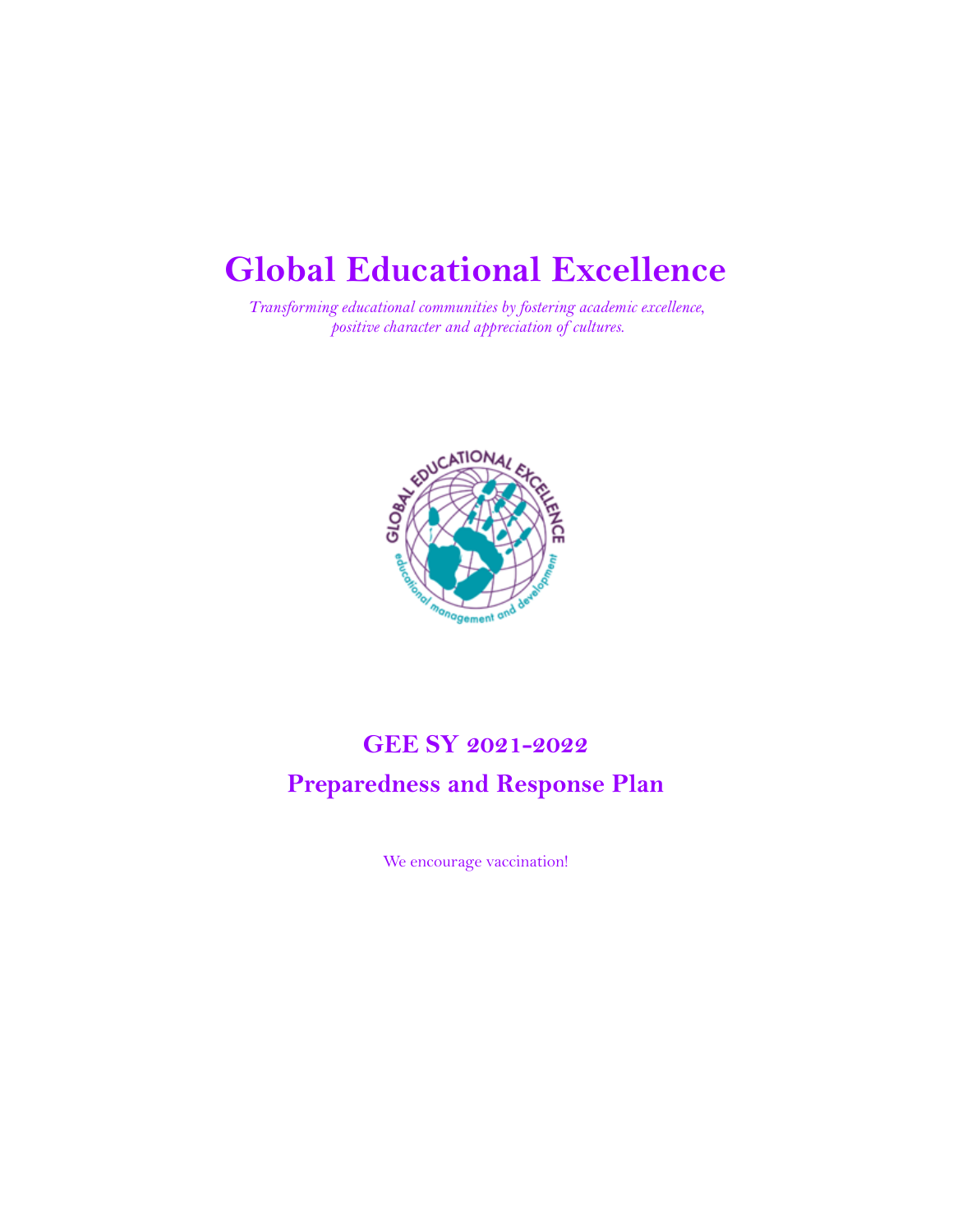## **Table of Contents**

[Introduction](#page-2-0) and Overview [Mission](#page-2-1) Personal Protective [Equipment](#page-2-2) Spacing, [Movement,](#page-3-0) Ventilation and Access [Screening](#page-3-1) Students and Staff Testing & [Quarantine](#page-3-2) [International](#page-5-0) Travel **[Communication](#page-5-1)** Food [Service](#page-5-2) **[Athletics](#page-5-3)** [Cleaning](#page-6-0) **[Transportation](#page-6-1)** [Circumstances](#page-7-0) Require Shift to Online eLearning Hybrid [Teaching](#page-7-1) & Learning 100% Online [Teaching](#page-7-2) & Learning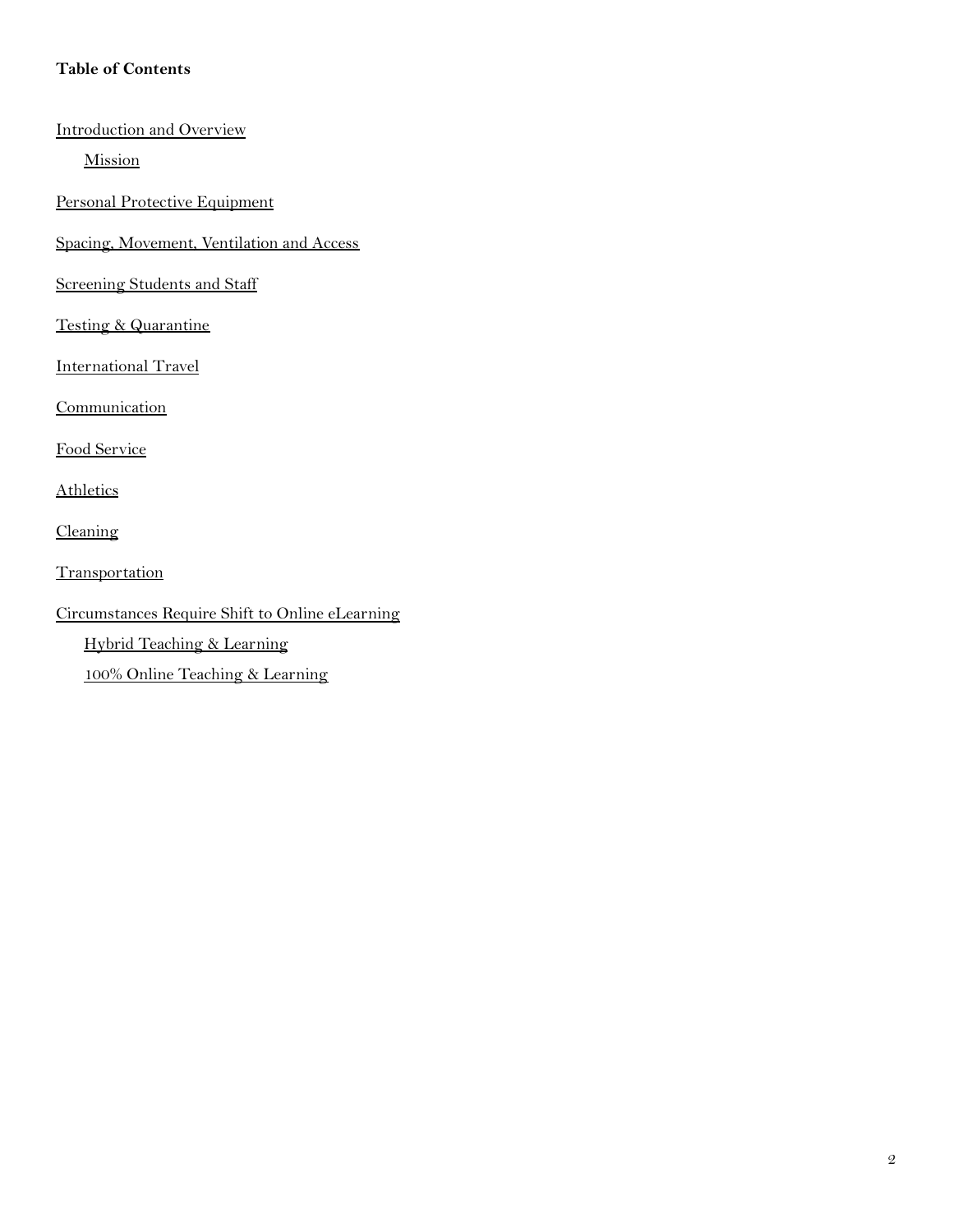#### <span id="page-2-0"></span>**Introduction and Overview**

#### <span id="page-2-1"></span>Mission

*"To promote lifelong learning by nurturing academic excellence, positive character and an appreciation of* cultures."

The Academy recognizes that students benefit from in-person learning, and a safe return to 100% in-person instruction to start this 2021-2022 is our priority.

Vaccination is currently the leading public health prevention strategy to end the COVID-19 pandemic. Until which time all school stakeholders have been vaccinated, or as the Michigan Department of Education, medical experts, executive orders from the Governor and/or local health departments advise, this GEE 21-22 SY Preparedness and Response Plan will be followed.

The Academy will maintain as their first priority, the safety and health of its students, parents, teachers and staff.

Although the Academy is returning to 100% in-person instruction Fall 2021, there may be the need throughout the 2021-2022 school year to return periodically to online instruction. We are prepared for both scenarios. The Academy is prepared to make the seamless transition back to blended learning should circumstances dictate, with significant online access facilitated by the Academy's technology infrastructure, one-to-one student access to laptops and internet connectivity.

#### <span id="page-2-2"></span>**Personal Protective Equipment**

*The Academy will ensure that:*

- Masking within the schoolhouse is highly recommended, but not required. Masking policy is an individual academy decision.
- Masking while riding the school bus is highly recommended, but not required. Masking policy is an individual academy decision.

#### *The Academy will:*

- Provide adequate supplies to support healthy hygiene behaviors (including soap, hand sanitizer with at least 60% alcohol for safe use by staff and students, paper towels, tissues, and signs reinforcing proper handwashing techniques).
- Teach and reinforce handwashing with soap and water for at least 20 seconds and/or the safe use of hand sanitizer that contains at least 60% alcohol.
- Educate staff and students on how to cough and sneeze into their elbows, or to cover with a tissue. Used tissues will be thrown in the trash and hands washed immediately using proper hand hygiene techniques.
- Systematically and frequently check and refill soap and hand sanitizers.
- Limit sharing of personal items and supplies such as writing utensils.
- Limit use of classroom materials to small groups and disinfect between use, or provide adequate supplies to assign for individual student use.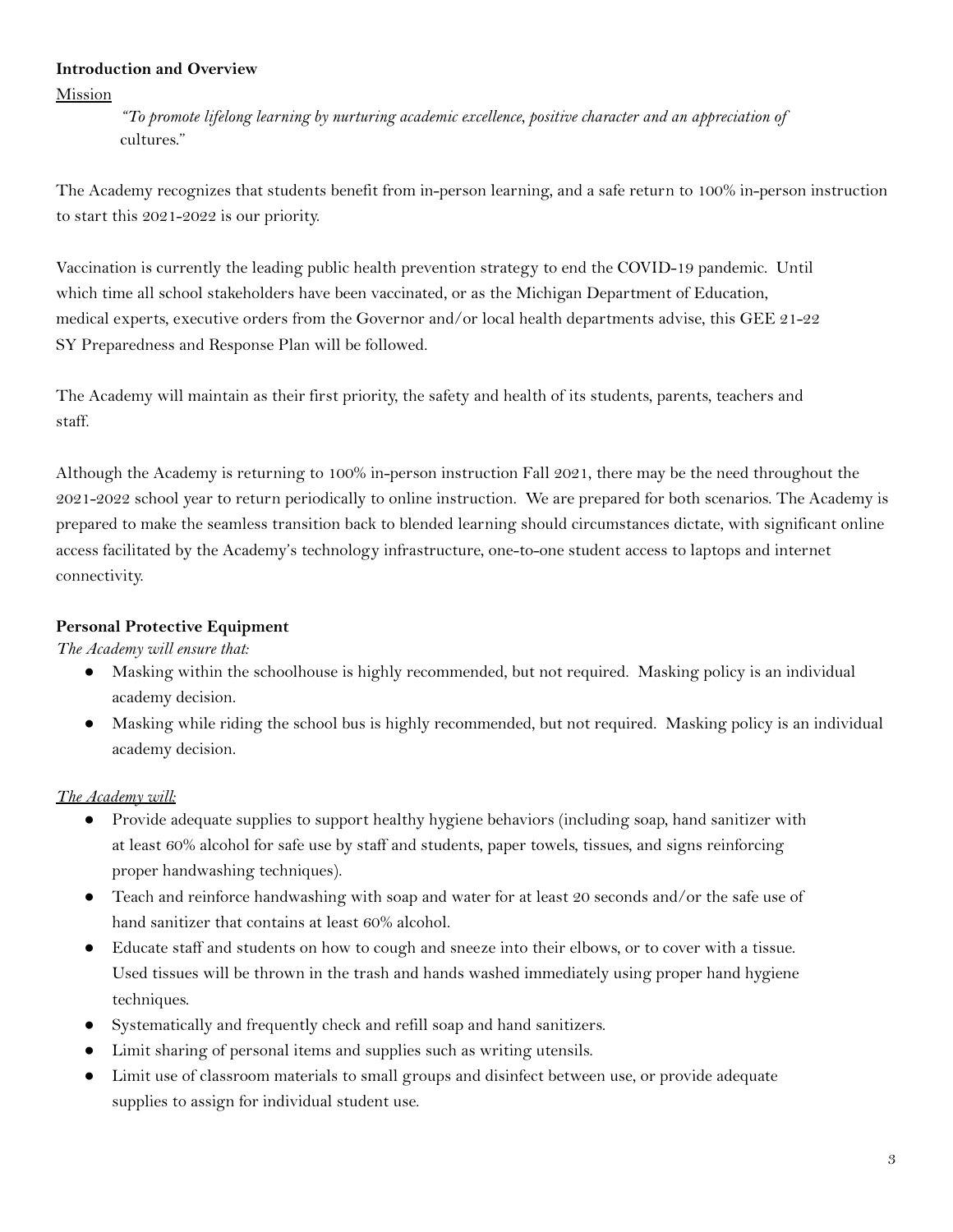Procure portable handwashing and/or hand sanitizing stations to set up throughout school buildings.

#### <span id="page-3-0"></span>**Spacing, Movement, Ventilation and Access**

*The Academy will ensure that:*

- Desks will be spaced three feet apart in classrooms. Class sizes will be kept to the level afforded by necessary spacing requirements.
- In classrooms where space permits and where large tables are utilized, students will be spaced as far apart as feasible.
- Family members or other guests are not allowed in the school building except under extenuating circumstances determined by Academy officials and by appointment only.
- Adult guests entering the building will be screened for symptoms, wear a facial covering, and wash/sanitize hands prior to entering. Strict records, including date and time, will be kept of non-school employees or other visitors entering and exiting the building.
- If a classroom has windows that can open, they will be open as much as possible, weather permitting.
- Classroom doors will remain open. Child-safe fans will be used as necessary.

#### <span id="page-3-1"></span>**Screening Students and Staff**

- The Academy will cooperate with the local public health department regarding implementing protocols for screening students and staff.
- The Academy will identify and designate a quarantine area and a staff person to care for students who become ill at school.
- Students who become ill with symptoms of COVID-19 will be placed in an identified quarantine area with a surgical mask in place until they can be picked up. Identified school staff caring for these children will wear a surgical mask, with the exception of students with special needs requiring aerosolized procedures in which an N95 mask is required.
- Symptomatic students and staff sent home from school will be kept home until they have tested negative or have completely recovered and are asymptomati[c.](https://www.cdc.gov/coronavirus/2019-ncov/if-you-are-sick/end-home-isolation.html?CDC_AA_refVal=https%3A%2F%2Fwww.cdc.gov%2Fcoronavirus%2F2019-ncov%2Fprevent-getting-sick%2Fwhen-its-safe.html)
- Staff will conduct daily self-examinations, including a temperature check, prior to coming to work. If they exhibit any respiratory or gastrointestinal symptoms, or have a temperature of 100.4 or greater, they will stay home.
- Families are encouraged to check their child's temperature at home every morning using oral, tympanic, or temporal scanners; students with a temperature of 100.4 or greater will stay home and consider coronavirus testing if symptoms of COVID-19 are present.
- Students and staff are temperature checked upon arrival at school. If temperature reaches or exceeds 100.4, the individual is sent home or goes to the quarantine room until they are picked up.

#### <span id="page-3-2"></span>**Testing & Quarantine**

Quarantine and isolation are determined by the local health department and are used as important tools to prevent the spread of disease.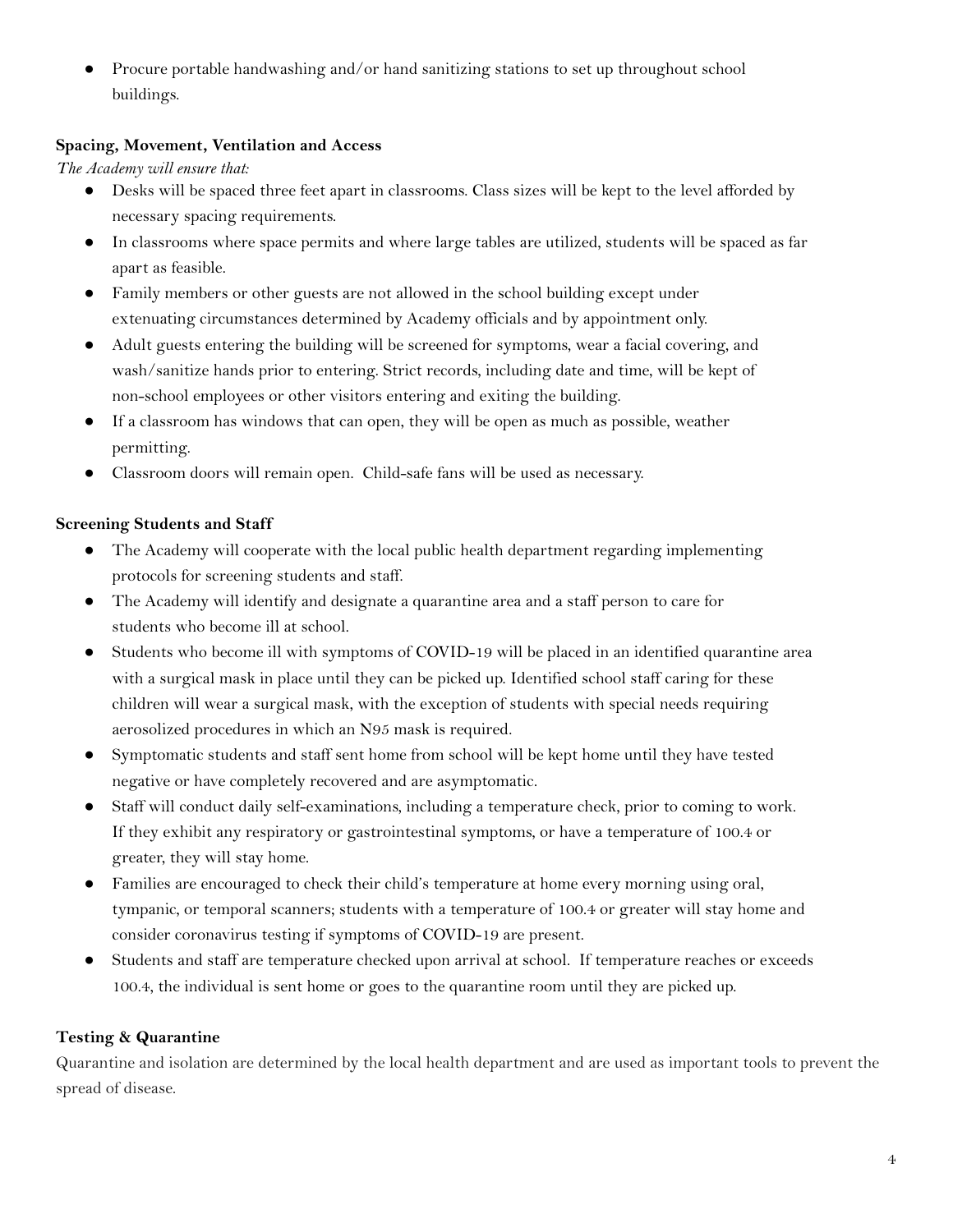· You **[isolate](https://gcc02.safelinks.protection.outlook.com/?url=https%3A%2F%2Flnks.gd%2Fl%2FeyJhbGciOiJIUzI1NiJ9.eyJidWxsZXRpbl9saW5rX2lkIjoxMDEsInVyaSI6ImJwMjpjbGljayIsImJ1bGxldGluX2lkIjoiMjAyMjAxMTAuNTE1ODAxNDEiLCJ1cmwiOiJodHRwczovL3d3dy5jZGMuZ292L2Nvcm9uYXZpcnVzLzIwMTktbmNvdi9jb21tdW5pdHkvc2Nob29scy1jaGlsZGNhcmUvay0xMi1jb250YWN0LXRyYWNpbmcvYWJvdXQtaXNvbGF0aW9uLmh0bWw_dXRtX2NhbXBhaWduPSZ1dG1fbWVkaXVtPWVtYWlsJnV0bV9zb3VyY2U9Z292ZGVsaXZlcnkifQ.ZVMYLGi8NtN1ml_OzVTRTzSkr_-pgpHTx_IDWQ0J0wk%2Fs%2F1803168618%2Fbr%2F124506379299-l&data=04%7C01%7CSchaferM%40michigan.gov%7Cedecf5a1bf384452c4ce08d9d4b77b29%7Cd5fb7087377742ad966a892ef47225d1%7C0%7C0%7C637774706778439646%7CUnknown%7CTWFpbGZsb3d8eyJWIjoiMC4wLjAwMDAiLCJQIjoiV2luMzIiLCJBTiI6Ik1haWwiLCJXVCI6Mn0%3D%7C3000&sdata=v1xgddVni5ExDCH2e04kgIm8qX6WAGIU4oriKiTI%2FTE%3D&reserved=0)** when you are already infected with COVID-19 and have tested positive, even if you do not have symptoms. Isolation is used to separate people who are infected with COVID-19 from those who are not infected.

· You **[quarantine](https://gcc02.safelinks.protection.outlook.com/?url=https%3A%2F%2Flnks.gd%2Fl%2FeyJhbGciOiJIUzI1NiJ9.eyJidWxsZXRpbl9saW5rX2lkIjoxMDIsInVyaSI6ImJwMjpjbGljayIsImJ1bGxldGluX2lkIjoiMjAyMjAxMTAuNTE1ODAxNDEiLCJ1cmwiOiJodHRwczovL3d3dy5jZGMuZ292L2Nvcm9uYXZpcnVzLzIwMTktbmNvdi95b3VyLWhlYWx0aC9xdWFyYW50aW5lLWlzb2xhdGlvbi5odG1sP3V0bV9jYW1wYWlnbj0mdXRtX21lZGl1bT1lbWFpbCZ1dG1fc291cmNlPWdvdmRlbGl2ZXJ5I3F1YXJhbnRpbmUifQ._twewZJxIvxEniq59q5dM6iwmUmxwTTbkEYgi2SFeGw%2Fs%2F1803168618%2Fbr%2F124506379299-l&data=04%7C01%7CSchaferM%40michigan.gov%7Cedecf5a1bf384452c4ce08d9d4b77b29%7Cd5fb7087377742ad966a892ef47225d1%7C0%7C0%7C637774706778439646%7CUnknown%7CTWFpbGZsb3d8eyJWIjoiMC4wLjAwMDAiLCJQIjoiV2luMzIiLCJBTiI6Ik1haWwiLCJXVCI6Mn0%3D%7C3000&sdata=XqCmAbcfi%2FTxrFWF6Q4wZnmWwuIXmC6LlUB%2Bzt3zc1M%3D&reserved=0)** when you might have been exposed to COVID-19. This is because you might become infected with COVID-19 and could spread COVID-19 to others.

#### **Overview of COVID-19 Isolation Guidance for K-12 Schools**

## · **Students, teachers & staff who test positive for COVID-19 and/or display [COVID-19](https://gcc02.safelinks.protection.outlook.com/?url=https%3A%2F%2Flnks.gd%2Fl%2FeyJhbGciOiJIUzI1NiJ9.eyJidWxsZXRpbl9saW5rX2lkIjoxMDMsInVyaSI6ImJwMjpjbGljayIsImJ1bGxldGluX2lkIjoiMjAyMjAxMTAuNTE1ODAxNDEiLCJ1cmwiOiJodHRwczovL3d3dy5jZGMuZ292L2Nvcm9uYXZpcnVzLzIwMTktbmNvdi9zeW1wdG9tcy10ZXN0aW5nL3N5bXB0b21zLmh0bWw_dXRtX2NhbXBhaWduPSZ1dG1fbWVkaXVtPWVtYWlsJnV0bV9zb3VyY2U9Z292ZGVsaXZlcnkifQ.TnrHFAM9I7n3VmngTtN4eb1XxAus5D3FFRha4mHFBnw%2Fs%2F1803168618%2Fbr%2F124506379299-l&data=04%7C01%7CSchaferM%40michigan.gov%7Cedecf5a1bf384452c4ce08d9d4b77b29%7Cd5fb7087377742ad966a892ef47225d1%7C0%7C0%7C637774706778439646%7CUnknown%7CTWFpbGZsb3d8eyJWIjoiMC4wLjAwMDAiLCJQIjoiV2luMzIiLCJBTiI6Ik1haWwiLCJXVCI6Mn0%3D%7C3000&sdata=9E3bfX8ZTyqeHVNL884H0bio5wvGTfICfvlPQfhmlJA%3D&reserved=0) symptoms should isolate regardless of vaccination status:**

If positive with no symptoms, monitor for symptoms from day of exposure through day 10 of isolation; and

Isolate at home for 5 days (day "0" is day symptoms begin or day test was taken for students, teachers & staff who do not have symptoms); and

If symptoms have improved or you continue to have no symptoms, return to school, while wearing a [well-fitted](https://gcc02.safelinks.protection.outlook.com/?url=https%3A%2F%2Flnks.gd%2Fl%2FeyJhbGciOiJIUzI1NiJ9.eyJidWxsZXRpbl9saW5rX2lkIjoxMDQsInVyaSI6ImJwMjpjbGljayIsImJ1bGxldGluX2lkIjoiMjAyMjAxMTAuNTE1ODAxNDEiLCJ1cmwiOiJodHRwczovL3d3dy5taWNoaWdhbi5nb3YvY29yb25hdmlydXMvMCw5NzUzLDctNDA2LTEwMDk5N18xMDA5OTgtLS0sMDAuaHRtbD91dG1fY2FtcGFpZ249JnV0bV9tZWRpdW09ZW1haWwmdXRtX3NvdXJjZT1nb3ZkZWxpdmVyeSJ9.rNJygAa63kOcMUX0yguvYk-zL8z1aUYiiM2LC_NZ1Fc%2Fs%2F1803168618%2Fbr%2F124506379299-l&data=04%7C01%7CSchaferM%40michigan.gov%7Cedecf5a1bf384452c4ce08d9d4b77b29%7Cd5fb7087377742ad966a892ef47225d1%7C0%7C0%7C637774706778439646%7CUnknown%7CTWFpbGZsb3d8eyJWIjoiMC4wLjAwMDAiLCJQIjoiV2luMzIiLCJBTiI6Ik1haWwiLCJXVCI6Mn0%3D%7C3000&sdata=%2FBOT%2F4laoPMYCWIeD%2FMFJV5USGz0Vo7%2F1C0cDIDeTlc%3D&reserved=0) mask, for days 6-10; or

Stay home for 10 days if unwilling/unable to wear a mask.

If you have a fever, stay home until you are fever free for a period of 24 hours without the use of fever-reducing medications.

#### **Overview of COVID-19 Quarantine Guidance for K-12 Schools**

#### ·**Close [contacts](https://gcc02.safelinks.protection.outlook.com/?url=https%3A%2F%2Flnks.gd%2Fl%2FeyJhbGciOiJIUzI1NiJ9.eyJidWxsZXRpbl9saW5rX2lkIjoxMDUsInVyaSI6ImJwMjpjbGljayIsImJ1bGxldGluX2lkIjoiMjAyMjAxMTAuNTE1ODAxNDEiLCJ1cmwiOiJodHRwczovL3d3dy5jZGMuZ292L2Nvcm9uYXZpcnVzLzIwMTktbmNvdi9waHAvY29udGFjdC10cmFjaW5nL2NvbnRhY3QtdHJhY2luZy1wbGFuL2FwcGVuZGl4Lmh0bWw_dXRtX2NhbXBhaWduPSZ1dG1fbWVkaXVtPWVtYWlsJnV0bV9zb3VyY2U9Z292ZGVsaXZlcnkjY29udGFjdCJ9.05U2a6JkbHI7Lc_LZ8nBdnnq8H1TFSJ4DvVStrdCeqM%2Fs%2F1803168618%2Fbr%2F124506379299-l&data=04%7C01%7CSchaferM%40michigan.gov%7Cedecf5a1bf384452c4ce08d9d4b77b29%7Cd5fb7087377742ad966a892ef47225d1%7C0%7C0%7C637774706778439646%7CUnknown%7CTWFpbGZsb3d8eyJWIjoiMC4wLjAwMDAiLCJQIjoiV2luMzIiLCJBTiI6Ik1haWwiLCJXVCI6Mn0%3D%7C3000&sdata=fwISu2yf8dPyPnh237hDlv8dTtQl6jK2pGwzhwrnQtI%3D&reserved=0) of a COVID-19 case do not need to quarantine at home if they:**

- Had confirmed COVID-19 within the last 90 days; and/or
- Are up to date on all [recommended](https://gcc02.safelinks.protection.outlook.com/?url=https%3A%2F%2Flnks.gd%2Fl%2FeyJhbGciOiJIUzI1NiJ9.eyJidWxsZXRpbl9saW5rX2lkIjoxMDYsInVyaSI6ImJwMjpjbGljayIsImJ1bGxldGluX2lkIjoiMjAyMjAxMTAuNTE1ODAxNDEiLCJ1cmwiOiJodHRwczovL3d3dy5jZGMuZ292L2Nvcm9uYXZpcnVzLzIwMTktbmNvdi92YWNjaW5lcy9zdGF5LXVwLXRvLWRhdGUuaHRtbD91dG1fY2FtcGFpZ249JnV0bV9tZWRpdW09ZW1haWwmdXRtX3NvdXJjZT1nb3ZkZWxpdmVyeSJ9.RL0gysMX0E9yOYejyZ7KGmNu6GK3pPu-CqsveA6vj2g%2Fs%2F1803168618%2Fbr%2F124506379299-l&data=04%7C01%7CSchaferM%40michigan.gov%7Cedecf5a1bf384452c4ce08d9d4b77b29%7Cd5fb7087377742ad966a892ef47225d1%7C0%7C0%7C637774706778439646%7CUnknown%7CTWFpbGZsb3d8eyJWIjoiMC4wLjAwMDAiLCJQIjoiV2luMzIiLCJBTiI6Ik1haWwiLCJXVCI6Mn0%3D%7C3000&sdata=227MbpNOazSQBHxsEAFvIo5hD3F7VZxIbVceAGBIDcI%3D&reserved=0) COVID-19 vaccines for which they are eligible

These contacts should still monitor their symptoms and "Mask to Stay" for 10 days from the date of last exposure.

· Close contacts of a COVID-19 case who do not meet the criteria above need to quarantine or may [test](https://gcc02.safelinks.protection.outlook.com/?url=https%3A%2F%2Flnks.gd%2Fl%2FeyJhbGciOiJIUzI1NiJ9.eyJidWxsZXRpbl9saW5rX2lkIjoxMDgsInVyaSI6ImJwMjpjbGljayIsImJ1bGxldGluX2lkIjoiMjAyMjAxMTAuNTE1ODAxNDEiLCJ1cmwiOiJodHRwczovL3d3dy5jZGMuZ292L21lZGlhL3JlbGVhc2VzLzIwMjEvczEyMTctVGVzdC1Uby1TdGF5Lmh0bWw_dXRtX2NhbXBhaWduPSZ1dG1fbWVkaXVtPWVtYWlsJnV0bV9zb3VyY2U9Z292ZGVsaXZlcnkifQ.5Tzd8hHb-3T16hl0_tE0V75mm_czz8bOtbvx-NyxNFM%2Fs%2F1803168618%2Fbr%2F124506379299-l&data=04%7C01%7CSchaferM%40michigan.gov%7Cedecf5a1bf384452c4ce08d9d4b77b29%7Cd5fb7087377742ad966a892ef47225d1%7C0%7C0%7C637774706778439646%7CUnknown%7CTWFpbGZsb3d8eyJWIjoiMC4wLjAwMDAiLCJQIjoiV2luMzIiLCJBTiI6Ik1haWwiLCJXVCI6Mn0%3D%7C3000&sdata=Ahkf%2BoFyZJAh0VLKkq4apbqh%2BH%2BwW0SW8J%2Fi6KutG3Q%3D&reserved=0) **to [stay](https://gcc02.safelinks.protection.outlook.com/?url=https%3A%2F%2Flnks.gd%2Fl%2FeyJhbGciOiJIUzI1NiJ9.eyJidWxsZXRpbl9saW5rX2lkIjoxMDgsInVyaSI6ImJwMjpjbGljayIsImJ1bGxldGluX2lkIjoiMjAyMjAxMTAuNTE1ODAxNDEiLCJ1cmwiOiJodHRwczovL3d3dy5jZGMuZ292L21lZGlhL3JlbGVhc2VzLzIwMjEvczEyMTctVGVzdC1Uby1TdGF5Lmh0bWw_dXRtX2NhbXBhaWduPSZ1dG1fbWVkaXVtPWVtYWlsJnV0bV9zb3VyY2U9Z292ZGVsaXZlcnkifQ.5Tzd8hHb-3T16hl0_tE0V75mm_czz8bOtbvx-NyxNFM%2Fs%2F1803168618%2Fbr%2F124506379299-l&data=04%7C01%7CSchaferM%40michigan.gov%7Cedecf5a1bf384452c4ce08d9d4b77b29%7Cd5fb7087377742ad966a892ef47225d1%7C0%7C0%7C637774706778439646%7CUnknown%7CTWFpbGZsb3d8eyJWIjoiMC4wLjAwMDAiLCJQIjoiV2luMzIiLCJBTiI6Ik1haWwiLCJXVCI6Mn0%3D%7C3000&sdata=Ahkf%2BoFyZJAh0VLKkq4apbqh%2BH%2BwW0SW8J%2Fi6KutG3Q%3D&reserved=0) and/or mask to stay.** Exposed individuals may:

> Home quarantine for days 1-5, if feasible test on day 5, AND "Mask to Stay" for days 6-10; or

· "Test to Stay" for days 1-6 AND "Mask to Stay" for days 1-10; or

Home quarantine for days 1-10 if unable/unwilling to mask

Students, teachers & staff should monitor for symptoms throughout quarantine period (days 1 through 10). Day "O" is day of last *close contact with any COVID-19 positive student, teacher or staf* . *If symptoms develop, get tested.*

#### **Symptom Monitoring**

During days 0-10 following exposure:

·Watch for symptoms, such as fever, cough, shortness of breath or other COVID-19 symptoms.

·If symptoms develop, get tested immediately and isolate until receiving test results. If test is positive, then follow [isolation](https://gcc02.safelinks.protection.outlook.com/?url=https%3A%2F%2Flnks.gd%2Fl%2FeyJhbGciOiJIUzI1NiJ9.eyJidWxsZXRpbl9saW5rX2lkIjoxMTAsInVyaSI6ImJwMjpjbGljayIsImJ1bGxldGluX2lkIjoiMjAyMjAxMTAuNTE1ODAxNDEiLCJ1cmwiOiJodHRwczovL3d3dy5jZGMuZ292L2Nvcm9uYXZpcnVzLzIwMTktbmNvdi9jb21tdW5pdHkvc2Nob29scy1jaGlsZGNhcmUvay0xMi1jb250YWN0LXRyYWNpbmcvYWJvdXQtaXNvbGF0aW9uLmh0bWw_dXRtX2NhbXBhaWduPSZ1dG1fbWVkaXVtPWVtYWlsJnV0bV9zb3VyY2U9Z292ZGVsaXZlcnkifQ.Z_JbyT9JyYniTHhAYZ8oabMlSk2WeFPOUz8khFXpl00%2Fs%2F1803168618%2Fbr%2F124506379299-l&data=04%7C01%7CSchaferM%40michigan.gov%7Cedecf5a1bf384452c4ce08d9d4b77b29%7Cd5fb7087377742ad966a892ef47225d1%7C0%7C0%7C637774706778439646%7CUnknown%7CTWFpbGZsb3d8eyJWIjoiMC4wLjAwMDAiLCJQIjoiV2luMzIiLCJBTiI6Ik1haWwiLCJXVCI6Mn0%3D%7C3000&sdata=0K0IQ%2FHV0G6x7jKS1qPUoVzlv5E%2F%2F6r4Rhw6dZnCyJk%3D&reserved=0) recommendations.

·If symptoms do not develop, get tested at least five days after last exposed.

·If possible, stay away from others in the home, especially people who are at higher risk of getting very sick from COVID-19.

For the full 10 days after last exposure, avoid people who are immunocompromised or at high risk for severe disease, and nursing homes and other high-risk settings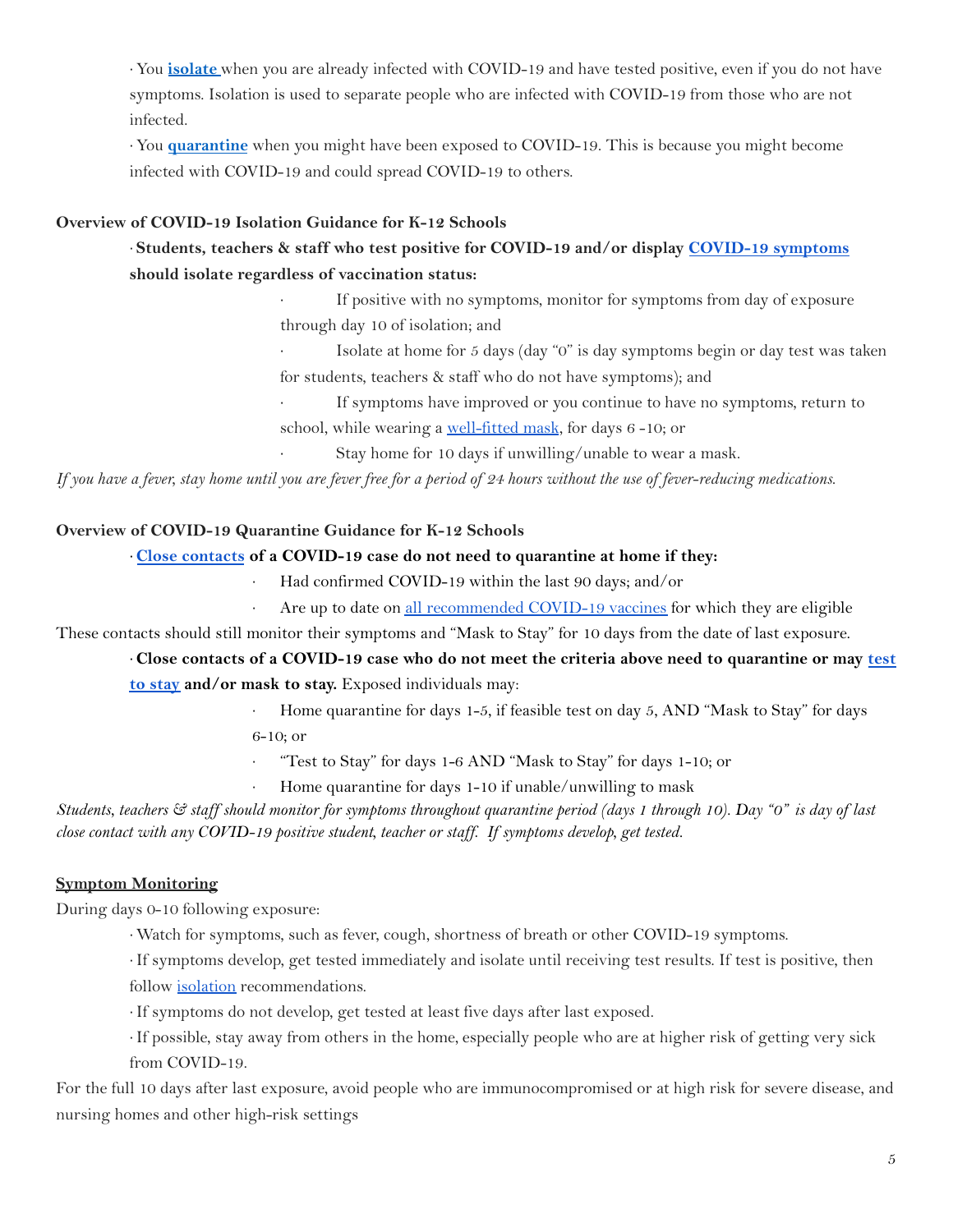**Test to Stay:** test every other day for 6 days following the exposure and consistent and correct use of a well-fitted mask.

**Mask to Stay:** is the consistent and correct use of a well-fitted mask when around others and in school and public settings.



## <span id="page-5-0"></span>**International Travel**

International travelers returning to school must be symptom free and must present evidence of a negative pre- or post-flight PCR result.

#### <span id="page-5-1"></span>**Communication**

- In the event of a Covid case/close contact incident, the Local Health Department must be notified.
- All parents and staff will be notified via robocall and/or letter of Covid case/close contact incidents.
- Specific individuals identified as having been in close contact with a positive Covid case will receive a personal phone call from the Academy Office. If the individual is a student, the parent/guardian will receive the personal call from the Academy Office.
- Principals may include Covid updates during regularly scheduled Principal Coffees and weekly communications.

#### <span id="page-5-2"></span>**Food Service**

- Meal times will be staggered to create seating arrangements with three feet of distance between students.
- Serving and cafeteria staff will use barrier protection including gloves, face shields and/or surgical masks. Students, teachers, and food service staff will wash hands before and after every meal.

#### <span id="page-5-3"></span>**Athletics**

• The Academy will comply with all guidance published by Michigan High School Athletic Association (MHSAA) and the National Federation of State High School Associations (NFHS).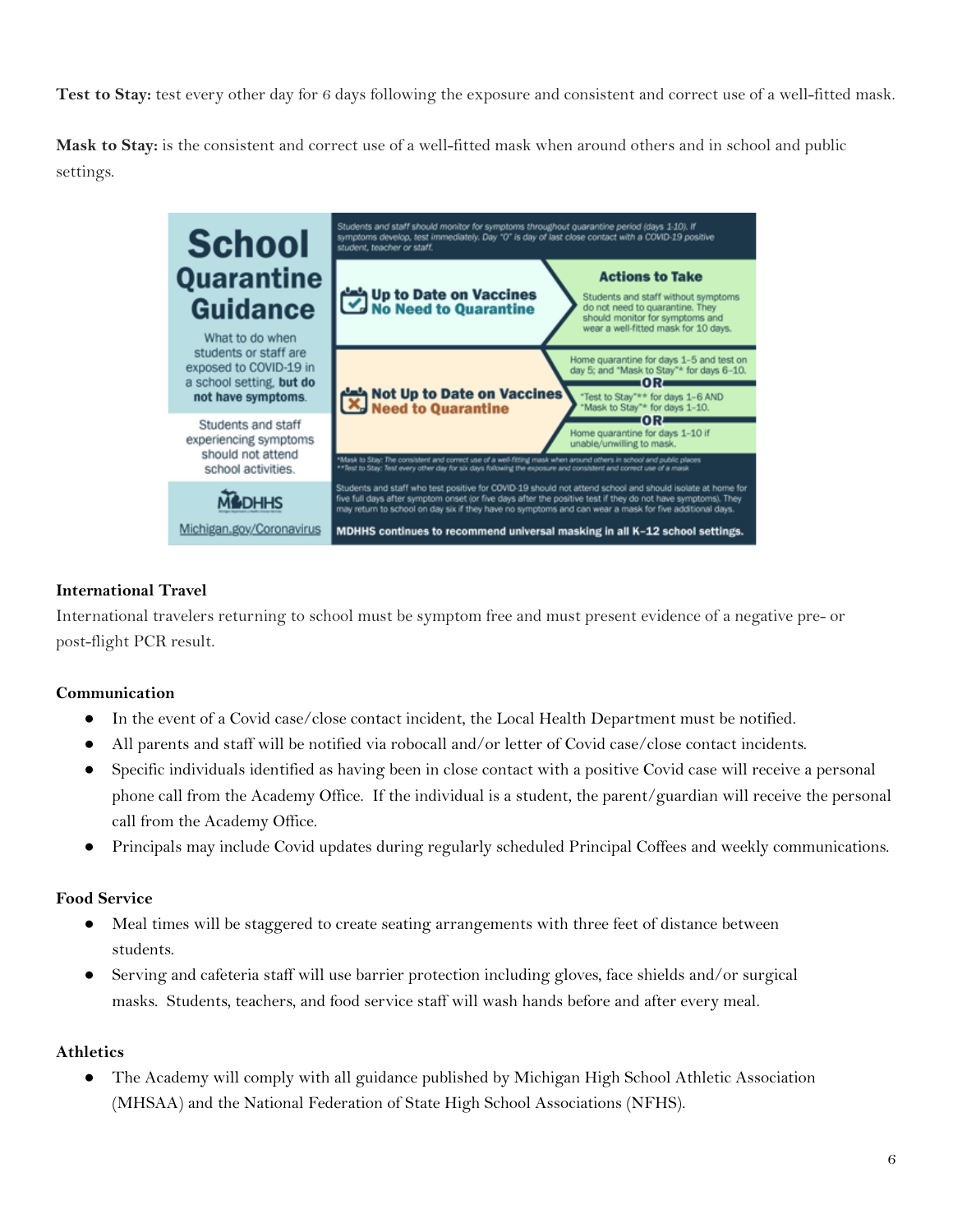- Students, teachers, and staff must use proper hand hygiene techniques before and after every practice, event, or other gathering. Every participant will confirm that they are healthy and without any symptoms prior to any event.
- All equipment will be disinfected before and after use.
- Inter-school competitions will be held provided that facial coverings are worn while in transit if school transportation is provided. Buses must be cleaned and disinfected before and after every use.
- Spectators will be allowed provided that facial coverings are used by observers and three feet of social distance can be maintained at all times. Attention must be given to entry and exit points to prevent crowding.
- Each participant must use a clearly marked water bottle for individual use. There will be no sharing of equipment.
- Handshakes, fist bumps, and other unnecessary contact must not occur.

#### <span id="page-6-0"></span>**Cleaning**

- [Frequently](https://www.cdc.gov/coronavirus/2019-ncov/community/schools-childcare/schools.html) touched surfaces including light switches, doors, benches, bathrooms, will undergo cleaning at least every four hours with either an [EPA-approved](https://www.epa.gov/pesticide-registration/list-n-disinfectants-use-against-sars-cov-2-covid-19) disinfectant or diluted bleach solution.
- Libraries, computer labs, arts, and other hands- on classrooms must undergo cleaning after every class period with either an [EPA-approved](https://www.epa.gov/pesticide-registration/list-n-disinfectants-use-against-sars-cov-2-covid-19) disinfectant or diluted bleach solution.
- Student desks must be wiped down with either an [EPA-approved](https://www.epa.gov/pesticide-registration/list-n-disinfectants-use-against-sars-cov-2-covid-19) disinfectant or diluted bleach solution on a regular schedule.
- Playground structures must continue to undergo normal routine cleaning, but using an [EPA](https://www.epa.gov/pesticide-registration/list-n-disinfectants-use-against-sars-cov-2-covid-19)approved [disinfectant](https://www.epa.gov/pesticide-registration/list-n-disinfectants-use-against-sars-cov-2-covid-19) is [unnecessary.](https://www.cdc.gov/coronavirus/2019-ncov/community/disinfecting-building-facility.html)
- The Academy will ensure safe and correct use and storage of cleaning and disinfection products, including storing products securely away from children, and with adequate ventilation when staff use products.
- Staff must wear gloves, surgical mask and/or face shield when performing all cleaning activities.

#### <span id="page-6-1"></span>**Transportation**

- Students and staff are required to use hand sanitizer before entering the bus. Hand sanitizer will be supplied on the bus.
- The bus driver, staff, and all students in grades preK-12 must wear facial coverings while on the bus.
- **•** The Academy will clean and [disinfect](https://www.cdc.gov/coronavirus/2019-ncov/community/organizations/cleaning-disinfection.html) transportation vehicles before and after every transit route. Children must not be present when a vehicle is being cleaned.
- Clean and disinfect frequently touched surfaces in the vehicle (e.g., surfaces in the driver's cockpit, hard seats, arm rests, door handles, seat belt buckles, light and air controls, doors and windows, and grab handles) prior to morning routes and prior to afternoon routes.
- Clean, sanitize, and disinfect equipment including items such as car seats, wheelchairs, walkers, and adaptive equipment being transported to schools daily.
- If a student becomes sick during the day, they must not use group transportation to return home and must follow protocols outlined above. If a driver becomes sick during the day, they must follow protocols for sick staff outlined above and must not return to drive students.